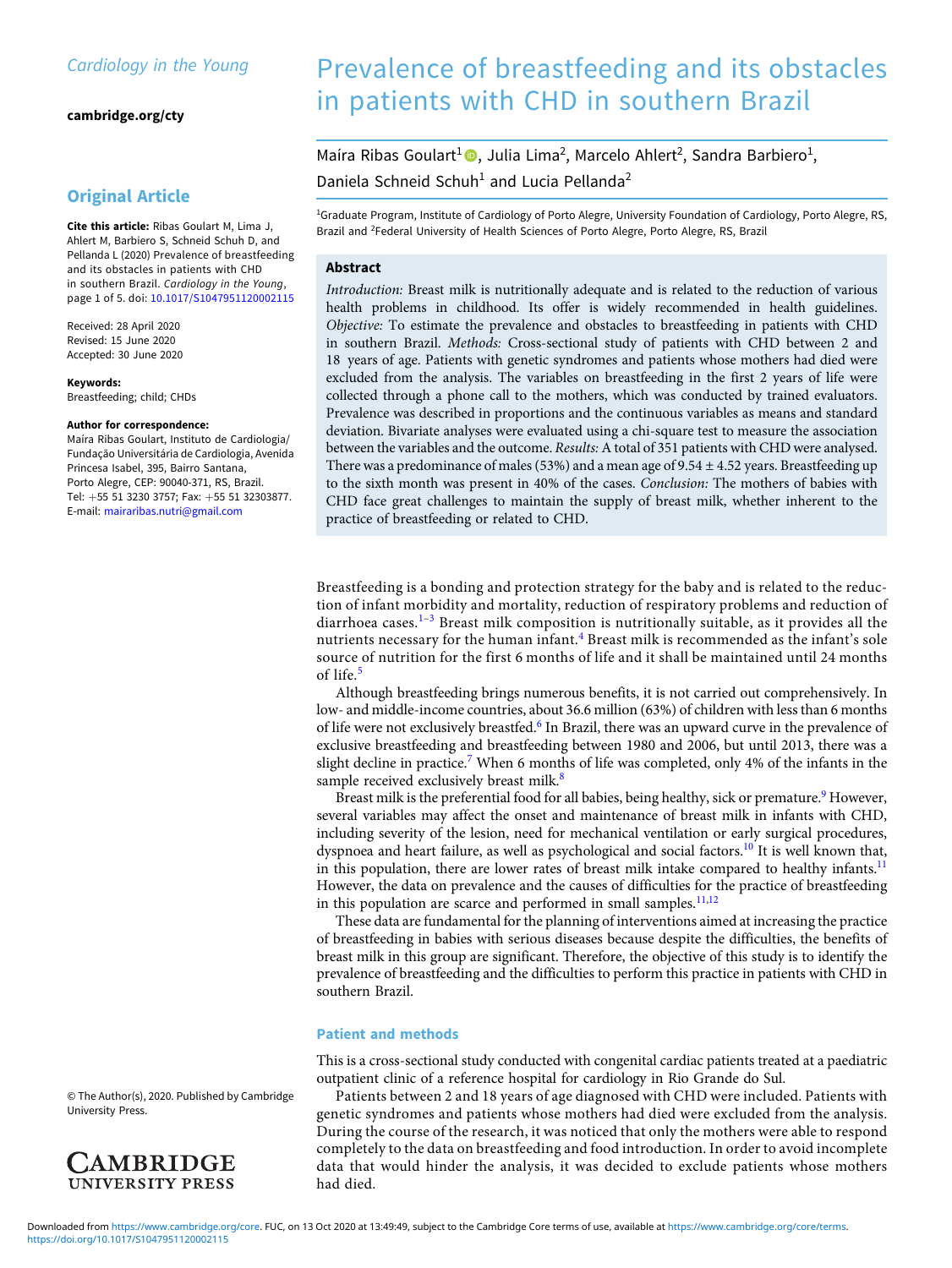The variables related to breastfeeding in the first 2 years of life were collected through a telephone call to the mothers, performed by trained evaluators, between October 2017 and November 2018.

The questionnaire was structured by the author based on the following variables: breastfeeding profile: received guidance on breastfeeding soon after giving birth (yes/no), self-declared colour or race of the patient (white, black or brown), gestational age (term/premature), maternal age (at the time of evaluation), patient's age, birth weight (categorised as low weight and adequate); intake of other types of milk: infant formula, cow's milk, two types or more, others and did not receive; the main reason for suspending/not receiving breastfeeding: problems related to CHD (tiredness or not having the strength to suck, hospitalisation, surgery); maternal problems (health problems, new pregnancy, mother did not want to breastfeed); baby did not want any more; mother had no milk/milk dried; mother returned to work; infant's age; medical advice; other.

The duration of breastfeeding after the collection was categorised as: not receiving, breastfeeding up to 6 months, breastfeeding for more than 6 months to 12 months, greater than 12 months to 24 months and breastfeeding for more than 24 months. The duration of exclusive breastfeeding was categorised as: did not receive, up to 3 months, between 4 and 6 months and greater than 7 months. Definitions of exclusive breastfeeding and breastfeeding were used according to the World Health Organization 2007.[13](#page-3-0)

The sample was calculated considering a 97% confidence interval with a prevalence of breastfeeding among infants less than 24 months of  $52\%$ <sup>[14](#page-3-0)</sup> and a margin of error of 6%. A 97% confidence interval was chosen so that it was possible to include a larger number of patients in the study. Thus, a sample of 303 individuals was calculated, added 15% for possible losses, with the final sample with 349 patients. Epiinfo software version 7.2.2.6 was used for data analysis.

Prevalence was described in the form of proportions, continuous variables were described as means and standard deviation and bivariate analyses were evaluated using a chi-square test to measure the association between the variables and the outcome. Data were collected from the REDCap online platform and analysed in the SPSS version 20.0 programme.

All those in charge involved signed the Informed Consent Form, and the project was approved by the Research Ethics Committee of the Institution under no. 2245336.

## Results

A total of 351 patients with CHD were analysed. There was a predominance of males with 188 (53.6%) patients. The mean age of the patients at the time of collection was of  $9.54 \pm 4.52$  years. Regarding maternal age, the average was  $37.72 \pm 8.61$  years for the colour or race variable, 327 patients were analysed: 280 (79.7%) whites, 37 (10.4%) blacks and 10 (3.1%) browns.

Gestational age was evaluated in 350 patients, 288 (82%) were born at term. Regarding birth weight, the mean birth weight was  $3112 \pm 664$  g (n = 327), where the majority 276 (83.4%) was born with proper weight.

Table 1 presents the primary diagnosis of CHD.

Regarding the offer of exclusive breastfeeding, the median in this study was 2 months. Among the 351 patients analysed, the percentage of individuals who had never received breast milk exclusively was  $31\%$  (n = 109) and the percentage of individuals who had received up to the third month of life was  $34.5\%$  (n = 121).

Table 1. Primary diagnosis of CHD

| <b>CHD</b>                          | $n = 351$      | $\frac{0}{0}$ |
|-------------------------------------|----------------|---------------|
| Interventricular communication      | 66             | 19.0          |
| Interatrial communication           | 64             | 18.2          |
| Tetralogy of Fallot                 | 49             | 14.0          |
| Pulmonary stenosis                  | 31             | 8.8           |
| Coarctation of the aorta            | 22             | 6.3           |
| Persistence of the arterial channel | 19             | 5.4           |
| Bicuspid aortic valve               | 11             | 3.1           |
| Aortic stenosis                     | 13             | 3.8           |
| Atrioventricular septal defect      | 11             | 3.1           |
| Sub aortic ring                     | 8              | 2.3           |
| Transposition of large vessels      | 9              | 2.7           |
| Double outlet right ventricle       | 6              | 1.7           |
| Tricuspid atresia                   | 6              | <br>1.7       |
| Aortic insufficiency                | 5              | 1.4           |
| Patent oval foramen                 | 4              | 1.1           |
| Pulmonary atresia                   | 4              | 1.1           |
| Ebstein anomaly                     | 3              | 0.8           |
| Mitral insufficiency                | 4              | 1.1           |
| Mitral valve prolapse               | $\overline{2}$ | 0.6           |
| Tricuspid insufficiency             | 2              | 0.6           |
| Truncus                             | $\overline{2}$ | 0.3           |
| Dilated cardiomyopathy              | 1              | 0.3           |
| Hemitruncus                         | $\mathbf{1}$   | 0.3           |
| Dextrocardia                        | 1              | 0.3           |
| Univentricular                      | 1              | 0.3           |
| Other                               | 6              | 1.7           |
| Total                               | 351            | 100           |

In the sixth month of life, only 15.7%  $(n = 55)$  of the sample received exclusive breastfeeding.

Breastfeeding, performed in a non-exclusive manner, had a median of 5 months. The percentage of the sample of those who had never received breastfeeding was  $18.2\%$  (n = 64), those who received until the sixth month of life was  $40.7\%$  (n = 143) and those of up to 12 months 13.4% ( $n = 47$ ). The percentage of babies who were breastfed up to 24 months of life or more totalled 27.6%  $(n = 97)$ , and 16.6%  $(n = 58)$  of these children were breastfed for more than 24 months.

The suspension of breastfeeding allows the ingestion of other types of milk. The milk most offered in the impossibility of breastfeeding was cow's milk with a prevalence of  $43.7\%$  (n = 152) followed by 21.8% ( $n = 76$ ) of infant formula. Children who had never received milk other than breast milk totalled 9.8% ( $n = 34$ ).

The main reason for mothers to suspend breastfeeding was problems related to CHD, whose prevalence was  $25.3\%$  (n = 89), followed by mother had no milk or dried milk with  $23.4\%$  (n = 82). Other reasons include: baby did not want any more with 13%  $(n = 46)$ , maternal problems with 12.5%  $(n = 44)$ , infant age 11% ( $n = 39$ ) and other reasons 14.5% ( $n = 51$ ).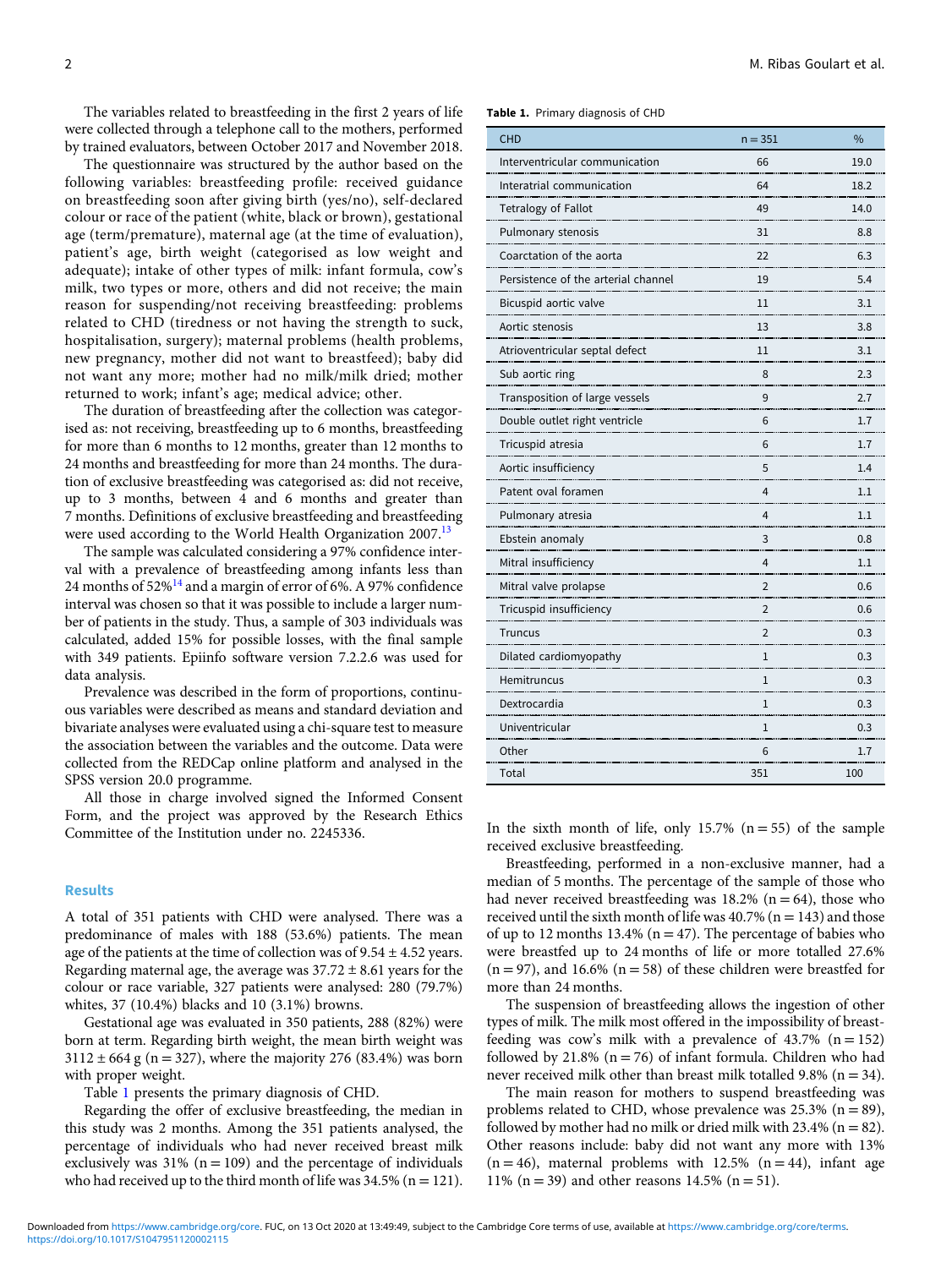The problems related to CHD were the main reasons for the babies never having received exclusive breastfeeding (p-value < 0.000). Receiving exclusive breastfeeding only until the third month of life was related to the reason mother had no milk or dried milk (p-value 0.007). The other reasons were not significantly related to exclusive breastfeeding time.

#### Discussion

The main contribution of this study was to be one of the pioneers in Brazil to approach the prevalence of breast milk intake in a large sample of patients with CHD.

Breast milk provides all the nutrients necessary for the human infant to have a healthy development in the first month after birth.[4,15](#page-3-0) Therefore, its offer is recommended exclusively until the sixth month of life.<sup>[5](#page-3-0)</sup> Although exclusive breastfeeding has a positive impact on the health of the infant, the prevalence of exclusive breastfeeding in the present study was 15% of the sample at 6 months of age and the median was 2 months. Data on breastfeeding in infants with CHD in Brazil are scarce. In northeastern Brazil, a prevalence of exclusive breastfeeding was reported in 11.9% in a sample of 132 children with CHD.<sup>[16](#page-3-0)</sup> When we compared these data with the southeast region, there was an increase in the number of children exclusively breastfed in the sixth month of life, as Gaspareto et al. describes a prevalence of 26.9% of exclusive breastfeeding in a sample of 67 children with CHD.<sup>12</sup>

Exclusive breastfeeding in children with CHD has not yet been described in detail in the literature. We observed that in Brazil, there is great variability between the findings and the samples are small. When analysing worldwide data on exclusive breastfeeding in patients with CHD, we also observed low prevalence in other countries. In North America, for example, Macías et al., in their descriptive study, highlight that the frequency and duration of breastfeeding in patients with CHD, during the first 6 months of life, was of only 7%.[17](#page-3-0)

Several difficulties related to CHD may reflect on the low prevalence of exclusive breastfeeding in this population. However, if we compare these data with healthy Brazilian babies, there are important similarities. In Brazil, in 2009, 34,366 healthy Brazilian children were analysed, all with less than 6 months, where the mean time of exclusive breastfeeding was 1.8 months and the prevalence ranged from 37% in the northeast region of the country to 45% in the Midwest.[18,19](#page-3-0) A little over 10 years of this research, a recent study with more than 500 Brazilian infants showed that, at 6 months of life, only 4% of infants have received exclusive breastfeeding.[8](#page-3-0) We observed that regardless of having a CHD, more than 50% of the Brazilian children included in these studies did not follow the worldwide recommendations for exclusive breastfeeding until the 6 months of life.

Some determinants may explain this finding in both healthy babies and babies with CHD. In Brazil, women are taking up more and more space in the labour market and this could contribute to the decrease in free time for women to breastfeed. Consequently, other foods have to be introduced on early stages of the child's feeding. In 2015, the total hours worked by women (paid work and unpaid work in household chores) were 62 hours/week. $20,21$  $20,21$  $20,21$ One study showed that the frequency of exclusive breastfeeding in children of women who did not work was twice as high as those whose mothers who had some occupational activity that made them stay away from home. $22$ 

It is known that exclusive breastfeeding is a challenge for both mothers of babies with CHD and mothers of healthy babies and the recommendation is that children be breastfed up to 24 months of life or more.<sup>[5](#page-3-0)</sup> When analysing the duration of breastfeeding in a non-exclusive way in the present study, we observed that 18% of the children evaluated never received breast milk. And when comparing breastfeeding and age, we observed that there is a decline up to 12 months of life, but the prevalence increases when reaching 24 months of life or more. Up to 6 months of life, 40% of the children were breastfed in a non-exclusive way. Our finding is similar to the result described by Gaspareto et al. who in their study highlighted that 38% of the Brazilian children with CHD evaluated remained in breastfeeding until 6 months of age.<sup>12</sup> In the literature, the prevalence of breastfeeding in children with CHD ranged from 9.9 to  $24\frac{17}{1}$ . However, the evaluated studies present small samples, which makes it difficult to accurately compare and generalise the data. However, we can infer that at 6 months of age, more Brazilian children with CHD are in breastfeeding compared to children in other countries.

When we evaluated the prevalence of breastfeeding at 24 months of life or more, there is an important reduction in the number of breastfed children, only 27% received breast milk in this period. If we compare these findings with healthy Brazilian babies, we observed that the percentage of children breastfed in the first 24 months of life was 25% between 1986 and 2006, and 31.8% in 2013.<sup>[7](#page-3-0)</sup> Although mothers of babies with CHD face obstacles to breastfeed<sup>[23,24](#page-3-0)</sup> in Brazil, the prevalence of breastfeeding in this population is similar to that of healthy babies.

When the breastfeeding duration data in infants older than 24 months are analysed in isolation, the results were unexpected. It is observed that about 16% of patients received breast milk after this age group. No data similar to this were found in the literature, so it is possible to be hypothesised that there is a combination of factors in CHD.

In some cases, the child needs to undergo a surgical procedure and, therefore, we believe that the process of food introduction may be impaired in the postoperative recovery phase. Therefore, the supply of breast milk becomes predominant due to a possible better acceptance.

Parents may also be concerned about the offer of new food to their "sick" and "weakened" child. There are reports in the literature that demonstrate that many parents remain with the image of a sick child, whose is in a life-threatening situation, even after car-diac corrections.<sup>[17](#page-3-0)[,25](#page-4-0)</sup> We emphasise that there is no age limit for the mother to breastfeed and that the practice should be performed as long as it is beneficial for the mother and the child. However, it should be ensured that complementary feeding is done, at appropriate time, and that breast milk does not replace meals in older children.

The results found in the present study on the time of exclusive breastfeeding and breastfeeding in children with CHD show us that, although the prevalence is similar to the prevalence of breastfeeding in healthy Brazilian babies, breast milk intake is considered low in this sample.

These findings may be a reflection of the numerous obstacles encountered by patients with CHD. According to a qualitative study, parents of infants with CHD reported that the main challenges encountered at the time of feeding them are: prolonged time to eat, low milk intake and frequent tiredness.<sup>[26](#page-4-0)</sup> Feeding difficulties are among the main factors that trigger stress in the parents of patients with CHD.<sup>27</sup> Our results corroborate the data of difficulties described in the literature, since the main reason claimed by the mothers of this study for the interruption or non-supply of breast milk to babies was the presence of problems related to heart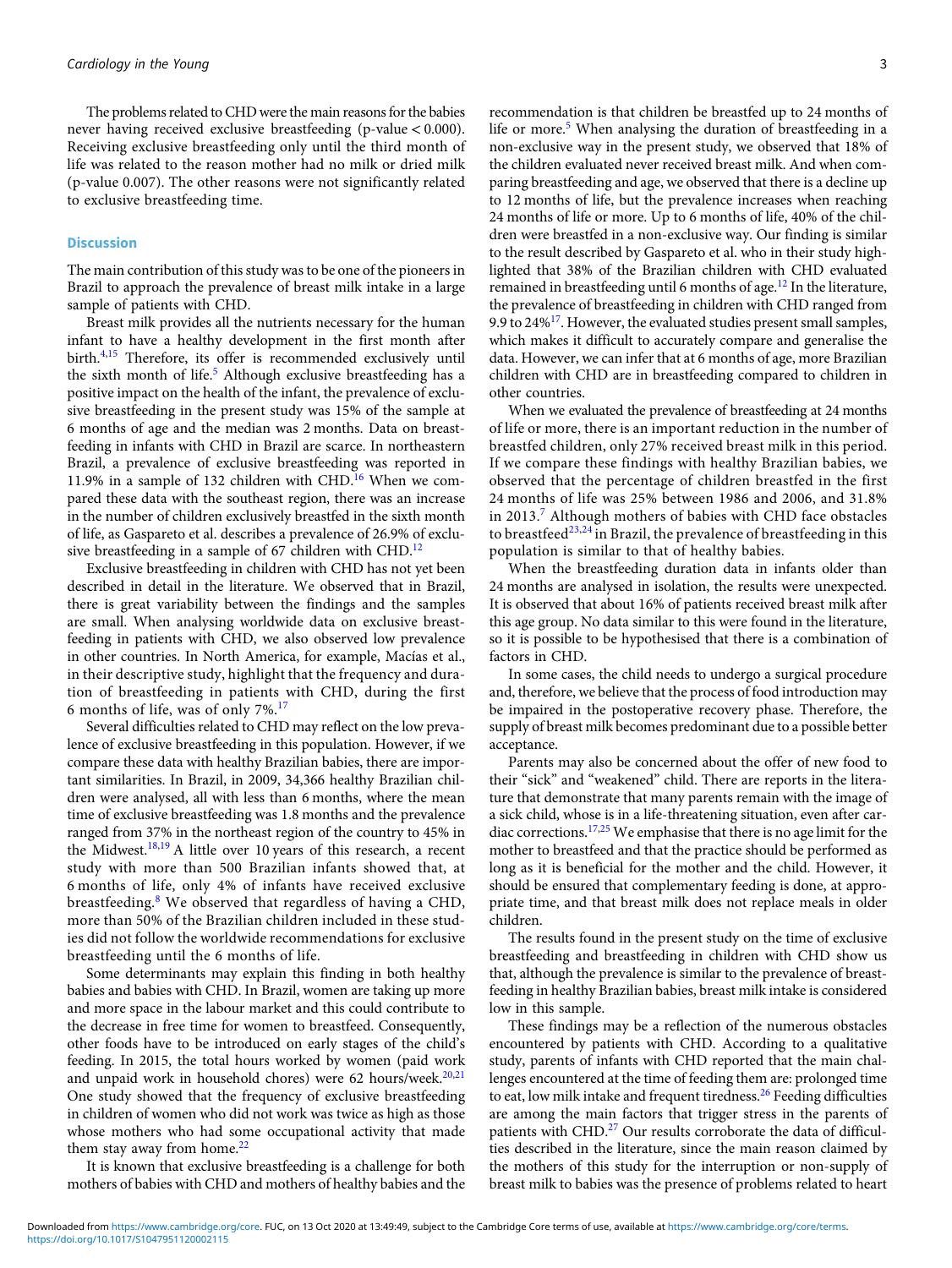<span id="page-3-0"></span>disease. This category included difficulties for the baby to suck the breast, tiredness during breastfeeding, hospitalisations and surgeries.

Although problematic feeding in infants with CHD were reported, $28$  the supply of breast milk should not be discouraged. Full engagement and awareness on the importance of breast milk should be better developed at all health centres specialised in CHD. Barbas et al. presented the comparison of data before and after the implementation of an education programme in breastfeeding for mothers of infants with CHD.<sup>[29](#page-4-0)</sup> The mothers had access to appropriate material and place for breast milk extraction. The result was an increase in the prevalence of breast milk intake and increased motivation for mothers to maintain lactation, as well as greater satisfaction with the support team. Such findings suggest that, given the support and the education needed to initiate and maintain lactation, mothers can successfully breastfeed their babies with CHD for the recommended length of time.

A prevalent reason for discontinuation of breastfeeding was that the mother had no milk or that the milk dried. This was also the main factor reported for the suspension of exclusive breastfeeding at 3 months of age. It is known that, with few exceptions, women undergo challenging physiological conditions to produce milk in an adequate amount for the baby and that the increase in production depends mainly on breast emptying. $30$ 

Psychosocial factors such as anxiety, stress and insecurity can also negatively affect the maintenance of breastfeeding.<sup>18</sup> They may be related to poor breast milk production $31$  and early discontinuation of breastfeeding. $32$  In families of CHD infants, stressors are present and mainly related to feeding practice.<sup>[26,27](#page-4-0)</sup>

There are numerous factors that influence the non-compliance with the recommended practice or the premature suspension of breastfeeding.[33](#page-4-0) According to Escobar et al., in a study conducted with healthy children and their companions at the Emergency Room service of the Children's Institute (PSICr) of Hospital das Clínicas, a public hospital in the city of São Paulo, SP, Brazil, mothers predominantly know that breastfeeding is important and that it brings benefits to the baby's life, but almost 40% of them report subjective reasons for suspending it, such as weak milk, refusal of the child or that the milk has dried.<sup>[34](#page-4-0)</sup>

Among the limitations of this study, we have the memory issue and characteristic of retrospective studies and, therefore, the time of breastfeeding and exclusive breastfeeding was collected in months and not in days, in order to try to minimise this bias. There was also the bias of selection, since only patients treated in a single specialised care location were interviewed. However, because it is a reference hospital in cardiology, patients from several cities in southern Brazil are seen there, which could minimise the effects of this bias.

Regardless of the severity of the injury, infants with CHD should be encouraged to ingest breast milk. It is therefore the responsibility of the health team to guide the mothers throughout the breastfeeding process, before and after giving birth, to provide adequate materials for milk extraction, when necessary, and to provide a close and attentive care, for this is a stressful period for both the mother and the baby.

# Conclusion

Although breastfeeding is recommended worldwide, and its benefits are widely disseminated, the prevalence of breastfeeding in patients with CHD is low and factors related to CHD were the most associated with the decreased practice.

#### References

- 1. Horta BL, Victora CG. Long-Term Effects of Breastfeeding: A Systematic Review. World Health Organization, Geneva, Switzerland, 2013. [http://](http://www.who.int/iris/handle/10665/) [www.who.int/iris/handle/10665/](http://www.who.int/iris/handle/10665/)[79198](https://79198)
- 2. WHO. Global nutrition targets 2025: childhood overweight policy brief (WHO/NMH/NHD/14.6). World Health Organization, Geneva, Switzerland, 2014
- 3. Dez passos para uma alimentação saudável: guia alimentar para crianças menores de dois anos: um guia para o profissional da saúde na atenção básica/Ministério da Saúde. Secretaria de Atenção à Saúde, Departamento de Atenção Básica. 2nd edn. Ministério da Saúde, Brasília, 2013: 72.
- 4. Andreas NJ, Kampmann B, Mehring Le-Doare K. Human breast milk: a review on its composition and bioactivity. Early Hum Dev 2015; 91: 629–635.
- 5. WHO. Infant and Young Child feeding. Model Chapter for textbooks for medical students and allied health professionals. World Health Organization, Geneva, Switzerland, 2009.
- 6. Victora CG, Bahl R, Barros AJ, et al. Breastfeeding in the 21st century: epidemiology, mechanisms, and lifelong effect. Lancet 2016; 387: 475–490.
- 7. Siqueira Boccolini C, de Moraes Mello Boccolini P, Ramos Monteiro F, Isoyama Venâncio S, Justo Giugliani ER. Tendência de indicadores do aleitamento materno no Brasil em três décadas. Rev de Saúde Pública 2017; 51: 1–9.
- 8. Lopes WC, Marques FKS, Oliveira CFd, et al. Infant feeding in the first two years of life. Rev Paul Pediatr 2018; 36: 164–170.
- 9. Spatz DL. State of the science: use of human milk and breast–feeding for vulnerable infants. J Perinat Neonatal Nurs 2006; 20: 51–55.
- 10. Jadcherla SR, Vijayapal AS, Leuthner S. Feeding abilities in neonates with congenital heart disease: a retrospective study. J Perinatol 2009; 29: 112–118.
- 11. Tandberg BS, Ystrom E, Vollrath ME, Holmstrøm H. Feeding infants with CHD with breast milk: Norwegian mother and child cohort study. Acta Paediatr 2010; 99: 373–378.
- 12. Gaspareto N, Hinnig PF, Cardoso E, Adami F, Nakasato M, Hidaka PT. Breastfeeding in children with congenital heart disease: prevalence and associated factors. Nutrire Rev Soc Bras Aliment Nutr 2013; 38: 57–66.
- 13. World Health Organization. Indicators for assessing infant and young child feeding practices: conclusions of a consensus meeting held 6-8 November. WHO, Washington, DC, 2007.
- 14. Boccolini CS, Boccolini PdMM, Monteiro FR, Venâncio SI, Giugliani ERJ. Breastfeeding indicators trends in Brazil for three decades. Rev de Saúde Pública 2017; 51: 108.
- 15. Le Doare K, Holder B, Bassett A, Pannaraj PS. Mother's milk: a purposeful contribution to the development of the infant microbiota and immunity. Front Immunol 2018; 9: 361.
- 16. Monteiro FPM, Ramos MBL, De Oliveira Pontes T, et al. Caracterización alimentaria de los niños con cardiopatías congênitas, Ciencia y enfermería. 2018; 18: 77–88.
- 17. Rendón-Macías ME, Castañeda-Muciño G, Cruz JJ, Mejía-Aranguré JM, Villasís-Keever MA. Breastfeeding among patients with congenital malformations. Arch Med Res 2002; 33: 269–275.
- 18. BRASIL. Ministério da Saúde. Saúde da criança: nutrição infantil: aleitamento materno e alimentação complementar. Ministério da Saúde, Brasília, 2009b (Cadernos de Atenção Básica, n. 23).
- 19. BRASIL. Ministério da Saúde. Secretaria de Atenção à Saúde. Departamento de Ações Programáticas e Estratégicas. II Pesquisa de Prevalência de Aleitamento Materno nas capitais Brasileiras e Distrito Federal. Ministério da Saúde, Brasília, 2009, 108.
- 20. IBGE INSTITUTO BRASILEIRO DE GEOGRAFIA E ESTATÍSTICA. Pesquisa Nacional por Amostra de Domicílios. IBGE, Rio de Janeiro, 2015.
- 21. IPEA INSTITUTO DE PESQUISA ECONÔMICA APLICADA. Políticas sociais: acompanhamento e análise, Brasília, vol. 24, cap. 7, 2017. No prelo.
- 22. Damião JJ. Influência da escolaridade e do trabalho maternos no aleitamento materno exclusivo. Rev. bras. epidemiol 2008; 11: 442–452.
- 23. Mangili G, Garzoli E, Sadou Y. Feeding dysfunctions and failure to thrive in neonates with congenital heart diseases. Pediatr Med Chir 2018; 40: 1–4. doi: [10.4081/pmc.208.196](https://doi.org/10.4081/pmc.208.196)
- 24. Barbosa MDG, Castelo PM, Ferreira CLP, et al. Congenital heart disease in children: orofacial myofunctional aspects, eating behavior and facial